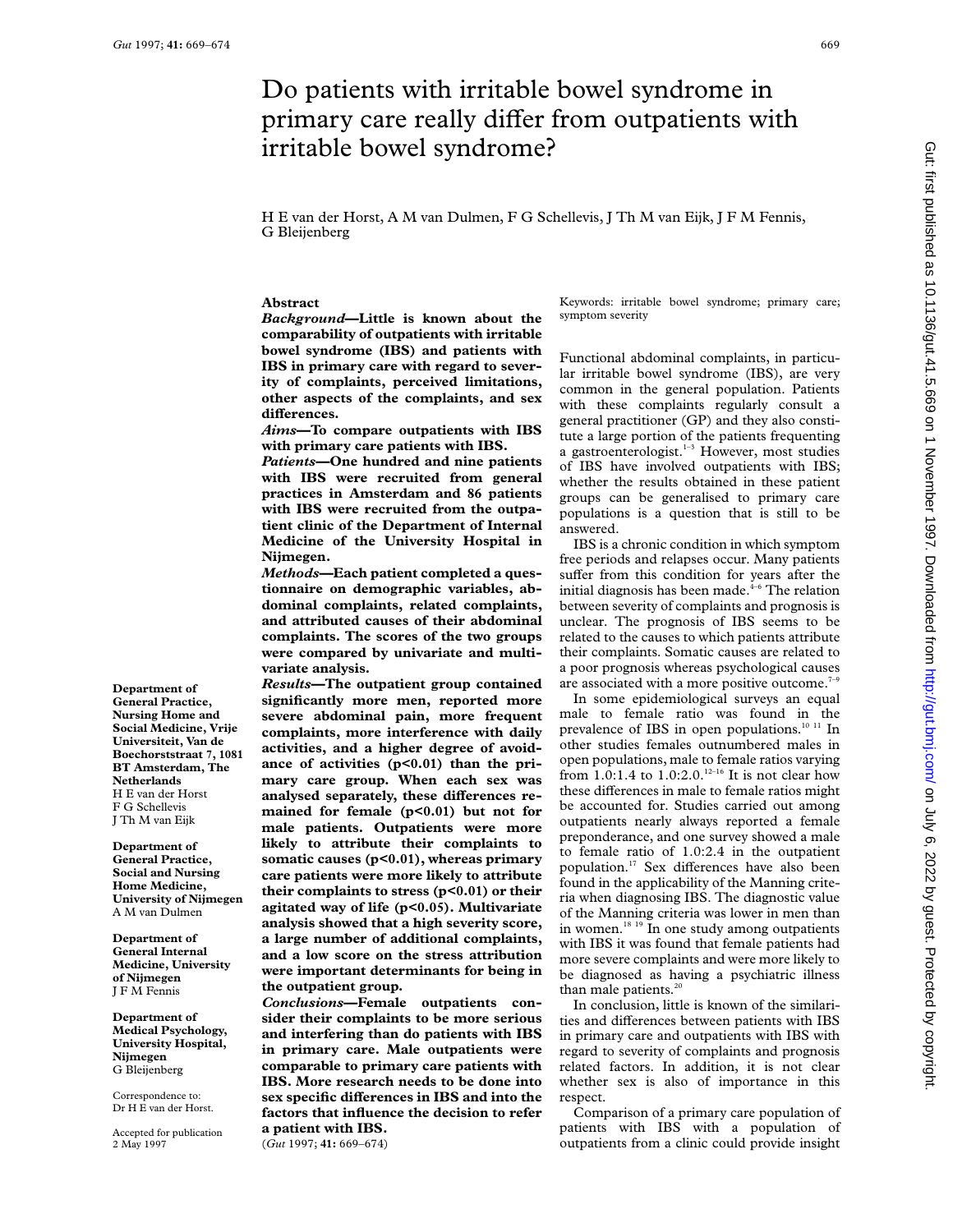into the extent to which results from studies among outpatient populations are also applicable to primary care patients. These data might also provide more insight into the factors underlying the decision to refer a patient to an outpatient clinic.

The following research question therefore arises: What is the difference, if any, between patients with IBS in primary care and outpatients with IBS with regard to abdominal complaints, related complaints, perceived limitations caused by the complaints, and perceived cause of their complaints. Are these differences sex specific?

## **Patients and Methods**

## DESIGN

To answer the above mentioned question, a cross section of the population was studied. The primary care population was recruited from general practices in Amsterdam and the outpatients were recruited from the outpatient clinic of the Department of Internal Medicine, University Hospital in Nijmegen, The Netherlands.

## PATIENTS

After informed consent patients were included in the study if they were diagnosed as having IBS and also met the following criteria: age between 18 and 70 years at the start of the study; reasonable command of the Dutch language; no evidence of specific gastrointestinal pathology (for example, colitis, intestinal carcinoma, polyposis coli, recurrent ulcers in stomach or duodenum, or pancreatitis); and no evidence of severe depression, psychosis, or mental deficiency according to the judgement of the physician.

A diagnosis of IBS was made if complaints lasted for longer than three months and included continuous or intermittent abdominal pain and one or more of the following symptoms: irregular pattern of defecation, flatulence, passage of mucus, or tender colon on palpation; and there was no evidence of the existence of any other disease that could explain the complaints. These criteria were based on the ICHPPC-2-defined.<sup>21</sup>

Patients who gave informed consent were asked to fill in a questionnaire.

## *Primary care population*

The eligible primary care population consisted of patients consulting their GP during the period from February 1992 to November 1994 because of abdominal complaints existing for more than three months. Patients were recruited by 29 GPs to participate in a study among primary care patients with IBS. The GPs followed a diagnostic protocol to include patients in the study. Of 181 patients asked by their GP to participate in the study, 179 gave informed consent. Usable questionnaires were returned by 160 patients; 41 of these had been referred to an outpatient clinic because of their abdominal complaints at some time previous to inclusion in the present study. One hundred and nine patients had never been referred and for 10 patients no specific data were available in

this respect. Only the data on the 109 patients who had never been referred were used to compare the primary care population with the outpatient population. The data on the 41 patients from the primary care population who had been referred before inclusion were used to explore our assumption that the two catchment areas are comparable for our purposes.

## *Outpatient population*

Patients who were referred by their GP and consequently made a first appointment by telephone to attend the outpatient clinic were asked whether abdominal complaints were the reason for their referral. In the period between March 1991 and April 1992, 143 consecutive patients answered affirmatively. After careful assessment by two independent physicians, 120 of the patients appeared to have functional abdominal complaints, 86 of whom met the above mentioned criteria for IBS and were subsequently included in this study.

## MEASURING INSTRUMENTS

In both populations the same questionnaire on demographic variables, abdominal complaints, related complaints, perceived limitations, and attributed causes was used. In previous studies the questionnaire had been well accepted and had proved to be easy to administer.<sup>7</sup> <sup>8</sup> In addition to demographic variables, such as age, sex, and level of education the following variables were included.

## *Complaints compatible with IBS*

Patients were asked to indicate the frequency of flatulence, bloatedness, passage of mucus per rectum, abdominal rumblings, feeling of incomplete evacuation, and pain relieved by defecation. Each item was scored on a three point frequency scale except for the last item which was a "yes or no" question.

Duration of the complaints was measured on a nine point ordinal scale with end points of "between three and six months" and "more than five years". The intensity of the abdominal pain was scored on a five point ordinal scale ranging from "mild" to "unbearable". Frequency of the pain was scored on a six point ordinal scale ranging from "less than once a month" to "every day".

## *Perceived limitations as a consequence of the complaints*

Both limitation of daily activities and avoidance of social or physical activities were measured on a four point ordinal scale ranging from "none at all<sup>3</sup> to "very much".

## *Severity score*

A summarising score was determined by taking the sum of the reported frequency of the abdominal complaints (0–3), the interference with daily activities  $(0-3)$ , and the avoidance behaviour as a result of the complaints  $(0-3)$ .<sup>7</sup>

## *Related complaints*

Two complaints that could indicate an underlying disease (blood in stools and faecal incontinence) were measured on a three point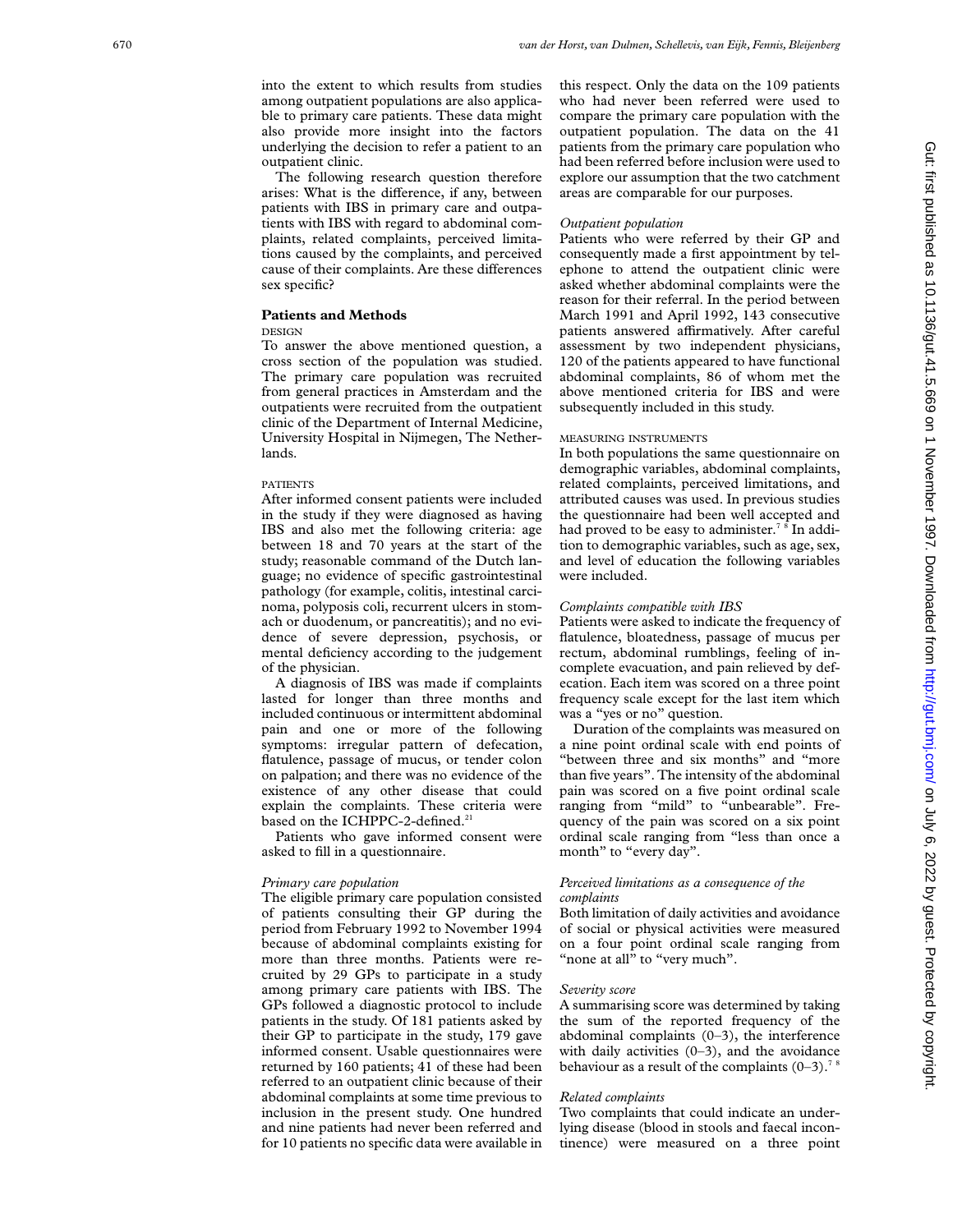TABLE 1 *IBS related complaints and problems of the primary care and outpatient populations*

| Variable (range)                                                                    | Primary care<br>$(n=109)$ | Outpatient<br>$(n=86)$ | p Value |
|-------------------------------------------------------------------------------------|---------------------------|------------------------|---------|
| Duration of complaints $(1-9)$                                                      | $6.0(4.0-9.0)$            | $6.0(4.0-8.0)$         | 0.22    |
| Intensity of abdominal pain $(1-5)$                                                 | $2.0(2.0-3.0)$            | $2.0(2.0-3.0)$         | 0.009   |
| Frequency of complaints $(1-6)$                                                     | $5.0(4.0-6.0)$            | $6.0(5.0-6.0)$         | 0.000   |
| Limitation of daily activities $(1-4)$                                              | $2.0(2.0-2.0)$            | $2.0(2.0-3.0)$         | 0.000   |
| Avoidance of social or physical<br>activities $(1-4)$                               | $1.0(1.0-2.0)$            | $2.0(2.0-3.0)$         | 0.000   |
| Severity score $(0-9)$                                                              | $3.0(3.0-4.0)$            | $5.0(4.0-6.0)$         | 0.000   |
| Number of visits for abdominal<br>complaints to GP during previous 3<br>months      | $1.0(1.0-2.0)$            | $2.0(1.0-3.0)$         | 0.001   |
| Absenteeism (number of days in<br>previous 3 months) due to<br>abdominal complaints | $0.0(0.0-2.0)$            | $0.0(0.0-2.25)$        | 0.65    |

A Mann-Whitney U test was performed for all variables.

Median values are presented with interquartile ranges in parentheses.

TABLE 2 *Additional complaints in the primary care and outpatient populations*

| Variable                                                      | Primary care<br>$(n=109)$ | Outpatient<br>$(n=86)$ | p Value |
|---------------------------------------------------------------|---------------------------|------------------------|---------|
| Vomiting                                                      | 6                         | 27                     | 0.000   |
| Nausea                                                        | 58                        | 73                     | 0.03    |
| Heartburn                                                     | 38                        | 55                     | 0.02    |
| Belching                                                      | 50                        | 59                     | 0.20    |
| Headache                                                      | 65                        | 66                     | 0.87    |
| Backache                                                      | 68                        | 74                     | 0.32    |
| Urinary problems                                              | 19                        | 26                     | 0.24    |
| Nervousness                                                   | 48                        | 54                     | 0.46    |
| Fatigue                                                       | 80                        | 85                     | 0.41    |
| Total number of additional<br>complaints $(0-9)$ <sup>*</sup> | $4.0(3.0-6.0)$            | $5.5(4.0-7.0)$         | 0.002   |

A  $\chi^2$  test was used for all but the last variable, where a Mann-Whitney test was applied. Values given as percentages. \*Median values are presented with interquartile ranges in parentheses.

frequency scale. Questions were asked about: the total number of abdominal operations prior to inclusion; the total number of GP consultations for abdominal complaints in the past three months; the number of days of absenteeism caused by abdominal complaints in the past three months; the frequency of use of medication for abdominal complaints; and the frequency of use of laxatives. In addition patients were asked to indicate the presence or absence of nine related complaints (four gastrointestinal complaints—vomiting, nausea, heartburn, and belching; and five nongastrointestinal complaints—headache, backache, urinary problems, nervous complaints, and fatigue). A total number of related complaints was also computed.

## *Causes*

Patients were asked to score their agreement with the following nine statements about the causes to which they attributed their abdominal pain on a five point ordinal scale, scores ranging from "total disagreement" to "total agreement": pain is related to my agitated and busy life; pain has something to do with my intestines, stomach, gall, or urinary tracts; pain is caused by stress; I'm afraid I might have cancer; pain is a result of not being able to pass stools; pain is caused by eating the wrong things or eating too much; pain is related to aging; pain has something to do with my periods, my ovaries, or my uterus; and pain is due to genetic inheritance.

All data were analysed using SPSS software. Student's *t* tests for independent samples were used for comparing group means (for example age). Dichotomous variables were tested using Yates's corrected  $\chi^2$  test. For the remainder of the variables which were scored on an ordinal scale, the Mann-Whitney test was used to detect significant differences between the groups. The Spearman rank correlation test was used to detect any associations between complaints, attributed causes, and demographic variables such as age. An explorative multiple logistic regression analysis was performed to discern the variables which best discriminate between the two study groups. Significance level was set at a two sided p value equal to or less then 0.05 for all variables.

# **Results**

COMPARABILITY

Mean age and level of education did not differ between the primary care (PC) population and the outpatient (OP) population (PC 38.0 years, 95% confidence interval (CI) 35.8–40.2 years; OP 37.4 years, 95% CI 34.9–39.9 years). However, a significant difference  $(p=0.02)$  in sex was detected: in the outpatient population the proportion of men was higher (35% males, 95% CI 25–45%) than in the primary care population (20% males, 95% CI 13–28%). All further analyses were therefore also made for men and women separately.

#### ABDOMINAL COMPLAINTS AND PERCEIVED LIMITATIONS

Table 1 presents the scores with regard to abdominal complaints. The outpatient group had significantly higher scores on the intensity of abdominal pain, frequency of complaints, amount of interference with daily activities, degree of avoidance of social or physical activities as a consequence of the complaints, number of days absent from work, and number of GP consultations during the past three months. Consequently, the severity score was also significantly higher for the outpatient group. Related complaints such as vomiting, nausea, and heartburn were significantly more frequent in the outpatient group. Nonintestinal complaints were frequently mentioned and about equally present in both groups (table 2).

No differences were found between the two populations with regard to the frequency of complaints that are typical for IBS, with the exception of abdominal rumblings which were experienced more frequently in the outpatient group (p<0.05). The two populations did not differ with respect to the total number of abdominal operations prior to inclusion, nor the frequency of use of medication for abdominal complaints or use of laxatives. Two symptoms that could indicate an underlying disorder (loss of blood with stool and faecal incontinence) were experienced more often in the outpatient group (p<0.05) (data not shown). When the sexes were analysed separately, all the differences remained for women, with the exception of absenteeism, which did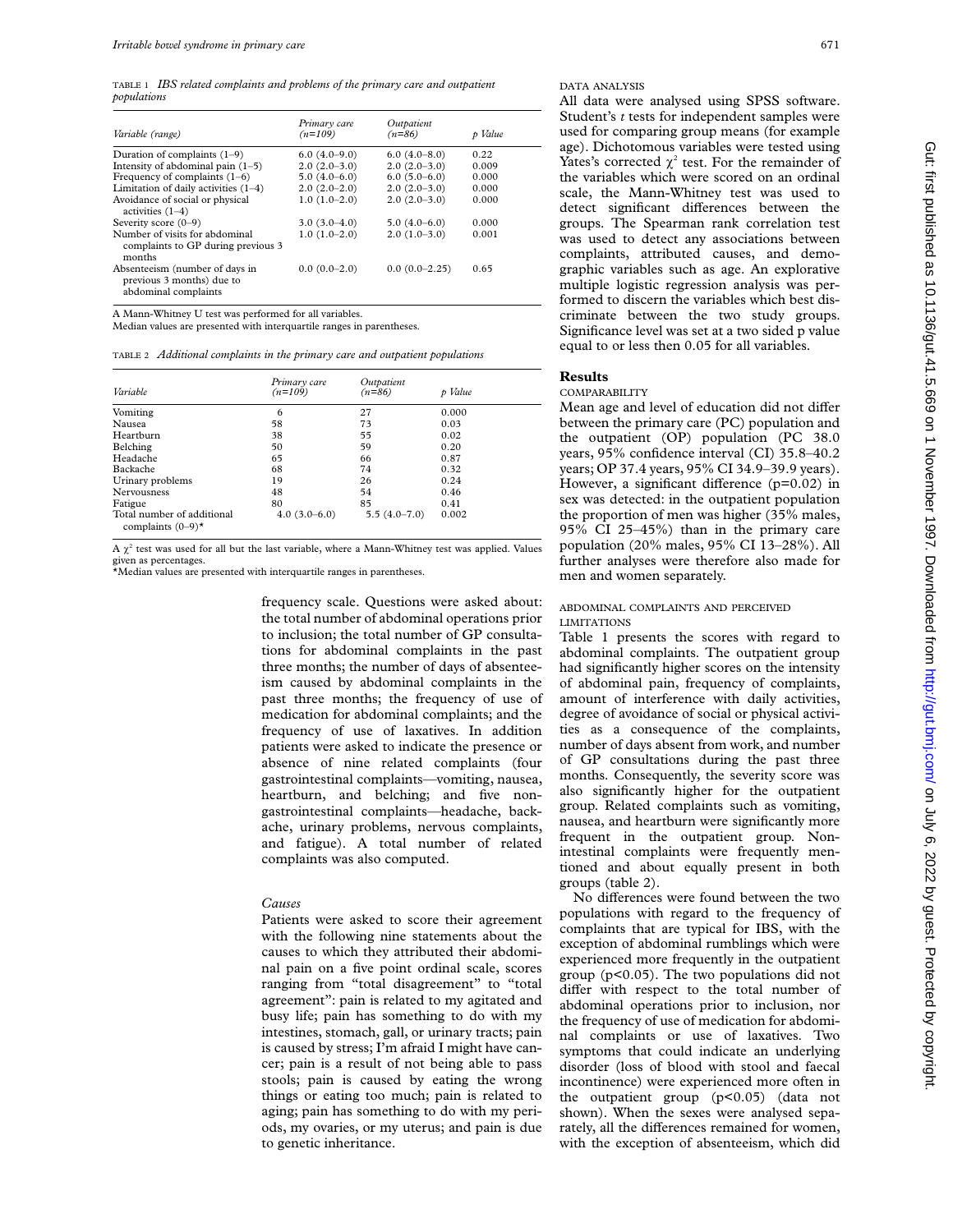TABLE 3 *IBS related complaints and problems of female and male patients of primary care and outpatient populations*

|                                                    | Women                    |                        |         | Men                      |                        |         |
|----------------------------------------------------|--------------------------|------------------------|---------|--------------------------|------------------------|---------|
| Variable                                           | Primary care<br>$(n=87)$ | Outpatient<br>$(n=56)$ | p Value | Primary care<br>$(n=22)$ | Outpatient<br>$(n=30)$ | p Value |
| Duration of complaints $(1-9)$                     | $6.0(5.0-9.0)$           | $5.5(4.0 - 8.0)$       | 0.30    | $8.0(2.75-9.0)$          | $6.0(3.0-9.0)$         | 0.38    |
| Intensity of abdominal pain $(1-5)$                | $2.0(2.0-3.0)$           | $3.0(2.0-3.0)$         | 0.001   | $2.0(1.75-2.25)$         | $2.0(2.0-3.0)$         | 0.76    |
| Frequency of complaints $(1-6)$                    | $5.0(3.0-6.0)$           | $6.0(5.0-6.0)$         | 0.001   | $5.0(5.0-6.0)$           | $6.0(5.0-6.0)$         | 0.03    |
| Limitation of daily activities $(1-4)$             | $2.0(2.0-2.0)$           | $3.0(2.0-3.0)$         | 0.000   | $2.0(1.75-2.0)$          | $2.0(2.0-3.0)$         | 0.12    |
| Avoidance of social or physical activities $(1-4)$ | $1.0(1.0-2.0)$           | $2.0(2.0-3.0)$         | 0.000   | $1.0(1.0-2.0)$           | $2.0(1.0-2.0)$         | 0.61    |
| Severity score (0–9)                               | $3.0(2.0-4.0)$           | $5.0(4.0-7.0)$         | 0.000   | $4.0(3.0-5.0)$           | $4.5(3.0-6.0)$         | 0.09    |
| Number of additional complaints $(1-9)$            | $4.0(3.0-6.0)$           | $6.0(4.0-7.0)$         | 0.000   | $4.0(3.0-6.5)$           | $5.0(4.0-7.0)$         | 0.74    |
| Number of visits for abdominal complaints to GP    |                          |                        |         |                          |                        |         |
| during previous 3 months                           | $1.0(1.0-2.0)$           | $2.0(1.0-3.0)$         | 0.03    | $1.0(1.0-2.0)$           | $2.0(1.0-3.25)$        | 0.03    |
| Absenteeism (number of days in previous 3)         |                          |                        |         |                          |                        |         |
| months) due to abdominal complaints                | $0.0(0.0-2.0)$           | $0.0(0.0-1.7)$         | 0.92    | $0.0(0.0-4.0)$           | $0.0(0.0-5.0)$         | 0.35    |

A Mann-Whitney U test was performed for all variables.

Median values are presented with interquartile ranges in parentheses.

not differ between primary care and outpatient women. For men two significant differences were found: male outpatients had complaints more frequently than did primary care patients, and they had visited their GP more often in the previous three months. They also more frequently mentioned vomiting as an additional complaint (p<0.05) (table 3).

We also compared male with female patients within both populations separately. These analyses showed no significant differences on any of the above mentioned variables between male and female patients within the primary care population. Within the outpatient population, however, female patients had a higher severity score  $(p<0.01)$ , showed more avoidance of activities  $(p<0.05)$ , and mentioned more related complaints (p<0.05) than their male counterparts.

ATTRIBUTED CAUSES OF COMPLAINTS Table 4 shows that outpatients were much more likely to attribute their complaints to

TABLE 4 *Attributions of primary care and outpatients regarding the cause of their abdominal pain*

| Attribution (range $1-5$ )          | Primary care<br>$(n=109)$ | Outpatient<br>$(n=86)$       | p Value |
|-------------------------------------|---------------------------|------------------------------|---------|
| Pain related to agitated life       | $3.0(2.0-4.0)$            | $2.0(1.0-3.0)$               | 0.02    |
| Pain due to something wrong with    |                           |                              |         |
| intestines                          | $3.0(3.0-4.0)$            | $4.0(3.0-5.0)$               | 0.000   |
| Pain caused by stress               | $3.0(2.0-4.0)$            | $2.0(1.0-3.0)$               | 0.000   |
| Fear of cancer                      | $2.0(1.0-3.0)$            | $2.0(1.0-3.0)$               | 0.87    |
| Pain due to defecation problems     | $2.0(2.0-3.0)$            | $2.0(1.0-2.0)$               | 0.007   |
| Pain caused by eating habits        | $2.0(2.0-3.0)$            | $2.0(1.0-3.0)$               | 0.003   |
| Pain related to aging               | $1.0(1.0-2.0)$            | $1.0(1.0-2.0)$               | 0.04    |
| Pain related to periods, ovaries or |                           |                              |         |
| uterus                              | $2.0(1.0-3.0)$ *          | 3.0 $(1.0-3.0)$ <sup>*</sup> | 0.06    |
| Pain due to genetic inheritance     | $2.0(1.0-3.0)$            | $2.0(1.0-3.0)$               | 0.46    |

\*Only women (primary care n=87; outpatients n=56).

A Mann-Whitney U test was performed for all variables.

Median values are presented with interquartile ranges in parentheses.

TABLE 5 *Determinants of referral (multivariate analysis). All patients (n=195)*

| Determinant                          | $\beta$ regression<br>coefficient | Standard error | p Value |
|--------------------------------------|-----------------------------------|----------------|---------|
| Age (years)                          | $-0.0014$                         | 0.0173         | 0.934   |
| Sex (male=0; female=1)               | 0.7510                            | 0.4806         | 0.118   |
| Intensity of abdominal pain $(1-5)$  | $-0.0051$                         | 0.2496         | 0.983   |
| Severity score (0-9)                 | 0.5672                            | 0.1472         | 0.000   |
| Number of additional complaints      | 0.2862                            | 0.1217         | 0.018   |
| Number of visits to GP in previous 3 |                                   |                |         |
| months                               | 0.1995                            | 0.1617         | 0.217   |
| "Intestinal" attribution (1–5)       | 0.4093                            | 0.2519         | 0.104   |
| "Stress" attribution (1-5)           | $-0.9768$                         | 0.2298         | 0.000   |

Dependent variable coded as primary care=0; outpatient=1.

Variables are adjusted for all other variables mentioned in this table.

something being wrong with their intestines. Primary care patients, however, more frequently attributed their complaints to their agitated way of life, stress, defecation problems, eating habits, or aging. Results were similar when data for men and women were analysed separately.

# MULTIVARIATE ANALYSIS RESULTS

In order to explore in more detail the differences between the two populations found in our bivariate analyses we performed a logistic regression analysis in which we entered the variables that might be indicators of referral. Our choice for entering these variables was based on the results of the bivariate analyses and on theoretical relevance. We entered sex, age, intensity of abdominal pain, severity score, number of visits to GP in the previous three months, number of additional complaints, and both a somatic (intestinal cause) and a psychological (stress) attribution in the analysis, using the dichotomy of primary care/outpatient as the dependent variable. Multicollinearity of the independent variables was not present as checked with the Spearman rank correlation test.

Table 5 shows that a high severity score, a high number of additional complaints, and a low stress attribution score were important determinants for being in the outpatient group. When adjusted for the above mentioned variables sex was not an important determinant, although male patients were more likely to belong to the outpatient group. However, the interaction between sex and severity introduced in the logistic regression analysis was highly significant, females having a much higher severity score than men (p=0.000). The same was found for the interaction between the number of additional complaints and being female (p=0.001). In addition, we performed the same analysis within the female and male subgroups separately. In the female subgroup the analysis yielded the same pattern of results as found in the total group, with the addition of a high score on the intestinal attribution  $(p=0.04)$  contributing to the risk of becoming an outpatient. In the male subgroup only a low score with regard to the stress attribution was positively associated with being an outpatient  $(p=0.001)$ .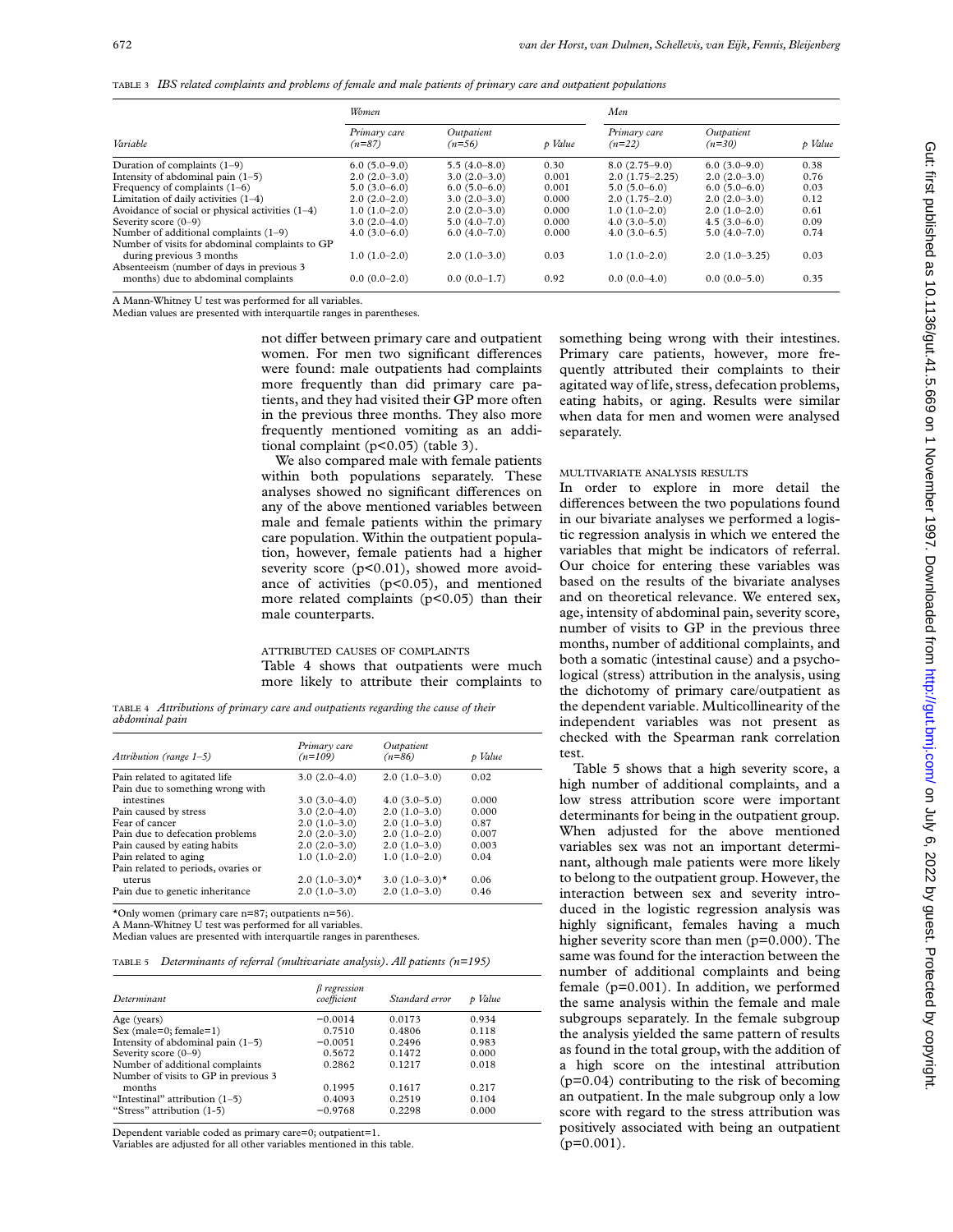In order to find some support for our assumption that the differences detected between the Amsterdam and the Nijmegen populations are true differences and not simply a result of the fact that both study populations came from a different catchment area, an additional comparison was made between the outpatient population and 41 patients from the same general practices in Amsterdam who had been referred prior to their inclusion in the primary care study. The 41 referred patients were comparable with the 86 patients from the outpatient population with regard to abdominal complaints and attributed causes. The female patients of the referred group were comparable to the female patients from the outpatient population and the same comparability was found for the male patients. These results must be interpreted with some caution as the referred primary care group was relatively small and these patients were not recruited in the same way as the outpatient group from Nijmegen.

#### **Discussion**

Outpatients with IBS report their complaints to be more serious than do primary care patients with IBS; they also experience more limitations as a consequence of their complaints and have more somatic attributed causes of their complaints. In our study, related intestinal complaints such as nausea, vomiting, and heartburn were also more common in the outpatient group. However, the prevalence of non-colonic complaints such as backache and headache was similar in the two populations. Our findings that these non-colonic complaints are frequently present in patients with IBS are in accordance with earlier studies which also found a high prevalence of non-colonic symptoms in patients with IBS.<sup>22</sup> <sup>23</sup> Interestingly, the differences we found seem to exist only in female patients. Comparable sex differences have been found in earlier studies, but mainly in connection with the applicability of the Manning criteria.<sup>18 19</sup> Corney and Stanton however also found that female outpatients were more severely affected by their physical complaints and showed more avoidance behaviour than their male counterparts.<sup>20</sup>

One could argue that our study results show that outpatients with IBS do not really differ from patients with IBS in primary care with regard to their complaints and that the differences we found between the two populations are mainly caused by a different referral pattern for female patients compared with male patients. Our data on sex differences, combined with the fact that the outpatient population had significantly more men than the primary care population, might indicate that GPs refer male patients with IBS more readily than female patients with IBS. Female patients, as a group, must have more incapacitating complaints before they are referred, while the referral of male patients does not seem to be guided by this principle. The fact that different referral patterns exist for women and men has emerged before on several occasions and with different disorders.<sup>24 25</sup> An explanation for these

differences is that GPs are more likely to attribute women's complaints to psychosocial causes. Women probably have to complain more persistently in order to be referred. In some cases this reluctance of GPs to refer women can be a serious disadvantage for women, for example, in cardiovascular diseases.<sup>24</sup><sup>25</sup>

Whether this late or reluctant referral of women is a disadvantage in the case of IBS remains to be seen. There are indications that a referral and the resulting extensive diagnostic procedures can confirm the patients' beliefs in a more or less serious somatic origin of their complaints.26 As mentioned earlier, Bleijenberg and Fennis found that patients with somatic attributions of their complaints have an unfavourable prognosis compared with patients with non-somatic attributions.<sup>7</sup> The somatic attribution of outpatients found in our study could be the reason for or the result of being referred because of their complaints.<sup>27</sup> If the latter is the case it is a strong argument against referral if there are no suspicions of an underlying disorder. If the somatic attribution is already present, it will be reinforced by the investigations, which are aimed at the exclusion of pathological disorders. If so, men may be at a disadvantage by being referred earlier than women.

A referral is the result of the interaction between patient and physician: both contribute to the decision to refer. From our results it seems that severity or duration of complaints are not the only reasons for referral for all patients with IBS. More research is needed into the factors, due both to patient and physician, that influence referral. The determinants of a successful referral should also be investigated.

One might argue that our findings only have relevance for patients with broadly defined IBS. However, analysis post hoc showed that patients who met at least two of the more restricted Manning criteria (92% of the study population) were not different in any respect from patients who only met our criteria.

One of the limitations of our study is that the two populations came from different catchment areas. However, as the two cities are only 150 kilometres apart, we assume that both populations are comparable with regard to climatological, occupational, and dietary factors. Moreover, there is no evidence that physicians in either part of the country differ considerably in the criteria they use for referral. Our assumption that the catchment area is not a confounding factor in our study seems to be supported by the fact that the 41 patients referred from general practices in Amsterdam were comparable with the outpatient population from Nijmegen, although one could argue that the sample size of the referred primary care population is small, and patients were not recruited in the same way.

In the primary care population a sampling bias might have occurred, as according to our estimations based on data on incidence and prevalence of IBS in primary care, only one fifth of the eligible patients were included in the study. However, we regularly asked the GPs to